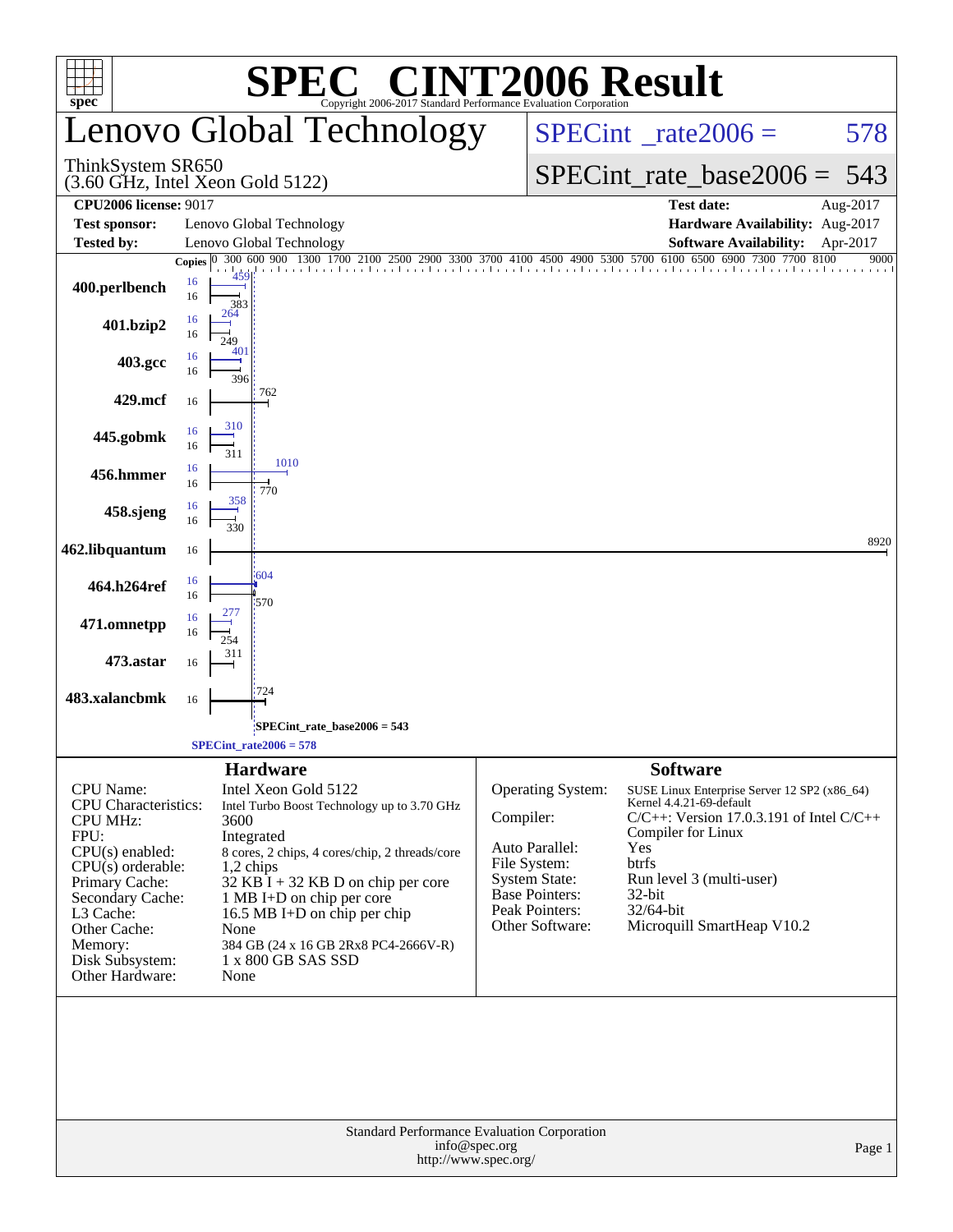

### enovo Global Technology

#### ThinkSystem SR650

(3.60 GHz, Intel Xeon Gold 5122)

 $SPECTnt_rate2006 = 578$ [SPECint\\_rate\\_base2006 =](http://www.spec.org/auto/cpu2006/Docs/result-fields.html#SPECintratebase2006) 543

**[Test sponsor:](http://www.spec.org/auto/cpu2006/Docs/result-fields.html#Testsponsor)** Lenovo Global Technology **[Hardware Availability:](http://www.spec.org/auto/cpu2006/Docs/result-fields.html#HardwareAvailability)** Aug-2017

**[CPU2006 license:](http://www.spec.org/auto/cpu2006/Docs/result-fields.html#CPU2006license)** 9017 **[Test date:](http://www.spec.org/auto/cpu2006/Docs/result-fields.html#Testdate)** Aug-2017 **[Tested by:](http://www.spec.org/auto/cpu2006/Docs/result-fields.html#Testedby)** Lenovo Global Technology **[Software Availability:](http://www.spec.org/auto/cpu2006/Docs/result-fields.html#SoftwareAvailability)** Apr-2017

#### **[Results Table](http://www.spec.org/auto/cpu2006/Docs/result-fields.html#ResultsTable)**

|                  | <b>Base</b>   |                |            |                                                                                                          |       |                |                  | <b>Peak</b>   |                |              |                |              |                |              |
|------------------|---------------|----------------|------------|----------------------------------------------------------------------------------------------------------|-------|----------------|------------------|---------------|----------------|--------------|----------------|--------------|----------------|--------------|
| <b>Benchmark</b> | <b>Copies</b> | <b>Seconds</b> | Ratio      | <b>Seconds</b>                                                                                           | Ratio | <b>Seconds</b> | Ratio            | <b>Copies</b> | <b>Seconds</b> | <b>Ratio</b> | <b>Seconds</b> | <b>Ratio</b> | <b>Seconds</b> | <b>Ratio</b> |
| 400.perlbench    | 16            | 407            | 384        | 408                                                                                                      | 383   | 410            | 381              | 16            | 340            | 460          | 341            | 459          | 340            | 459          |
| 401.bzip2        | 16            | 622            | 248        | 619                                                                                                      | 249   | 620            | 249              | 16            | 585            | 264          | 585            | 264          | 587            | 263          |
| $403.\text{gcc}$ | 16            | 324            | 398        | 326                                                                                                      | 396   | 326            | 395              | 16            | 321            | 401          | 326            | 396          | 320            | 403          |
| $429$ .mcf       | 16            | 191            | 762        | 190                                                                                                      | 766   | 191            | 762              | 16            | 191            | 762          | 190            | 766          | 191            | 762          |
| $445$ .gobmk     | 16            | 539            | 311        | 539                                                                                                      | 311   | 539            | <b>311</b>       | 16            | 542            | 309          | 542            | 310          | 542            | 310          |
| 456.hmmer        | 16            | 194            | 770        | 194                                                                                                      | 770   | 195            | 765              | 16            | 148            | 1010         | 148            | <b>1010</b>  | 148            | 1010         |
| $458$ .sjeng     | 16            | 587            | 330        | 585                                                                                                      | 331   | 587            | 330              | 16            | 540            | 359          | 542            | 357          | 541            | 358          |
| 462.libquantum   | 16            | 37.2           | 8920       | 37.2                                                                                                     | 8920  | 37.1           | 8920             | 16            | 37.2           | 8920         | 37.2           | 8920         | 37.1           | 8920         |
| 464.h264ref      | 16            | 621            | <b>570</b> | 626                                                                                                      | 565   | 605            | 585              | 16            | 602            | 588          | 580            | 610          | 587            | 604          |
| 471.omnetpp      | 16            | 394            | 254        | 395                                                                                                      | 253   | 394            | 254              | 16            | 361            | 277          | 362            | 277          | <u>361</u>     | 277          |
| $473$ . astar    | 16            | 361            | 311        | 362                                                                                                      | 311   | 364            | 309              | 16            | 361            | 311          | 362            | <u>311</u>   | 364            | 309          |
| 483.xalancbmk    | 16            | 152            | 724        | 152                                                                                                      | 726   | 154            | 719 <sub>1</sub> | 16            | 152            | 724          | 152            | 726          | 154            | 719          |
|                  |               |                |            | Results appear in the order in which they were run. Bold underlined text indicates a median measurement. |       |                |                  |               |                |              |                |              |                |              |

#### **[Submit Notes](http://www.spec.org/auto/cpu2006/Docs/result-fields.html#SubmitNotes)**

 The numactl mechanism was used to bind copies to processors. The config file option 'submit' was used to generate numactl commands to bind each copy to a specific processor. For details, please see the config file.

#### **[Operating System Notes](http://www.spec.org/auto/cpu2006/Docs/result-fields.html#OperatingSystemNotes)**

Stack size set to unlimited using "ulimit -s unlimited"

#### **[Platform Notes](http://www.spec.org/auto/cpu2006/Docs/result-fields.html#PlatformNotes)**

Standard Performance Evaluation Corporation BIOS configuration: Operating Mode set to Maximum Performance SNC set to Enable DCU Streamer Prefetcher set to Disable Stale AtoS set to Enable LLC dead line alloc set to Disable Sysinfo program /home/cpu2006-1.2-ic17.0u3/config/sysinfo.rev6993 Revision 6993 of 2015-11-06 (b5e8d4b4eb51ed28d7f98696cbe290c1) running on Cyborg-SPECcpu2006-SUSE12SP2 Fri Aug 25 06:04:05 2017 This section contains SUT (System Under Test) info as seen by some common utilities. To remove or add to this section, see: <http://www.spec.org/cpu2006/Docs/config.html#sysinfo> From /proc/cpuinfo model name : Intel(R) Xeon(R) Gold 5122 CPU @ 3.60GHz 2 "physical id"s (chips) Continued on next page

[info@spec.org](mailto:info@spec.org) <http://www.spec.org/>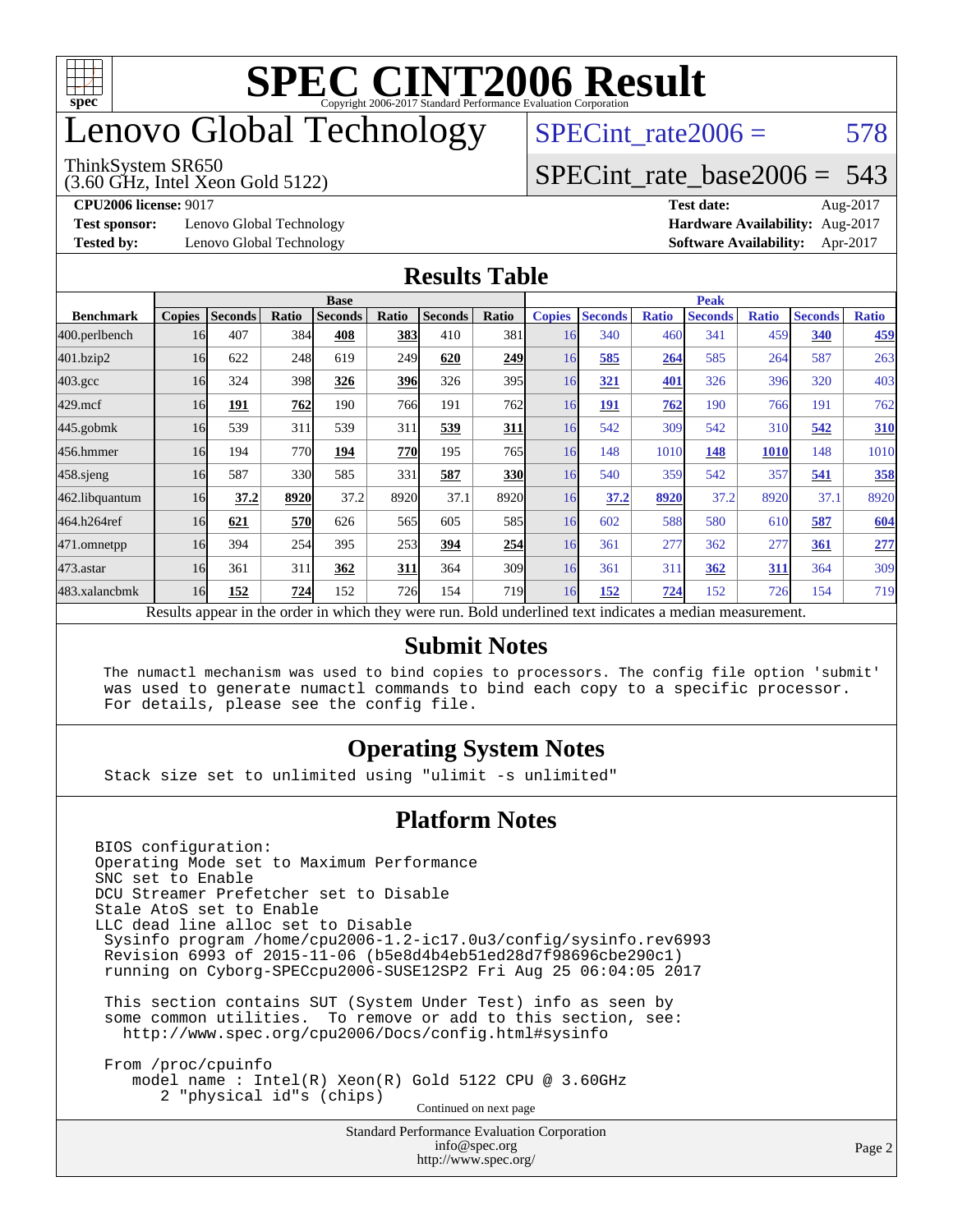

#### enovo Global Technology

SPECint rate $2006 = 578$ 

(3.60 GHz, Intel Xeon Gold 5122) ThinkSystem SR650

**[Test sponsor:](http://www.spec.org/auto/cpu2006/Docs/result-fields.html#Testsponsor)** Lenovo Global Technology **[Hardware Availability:](http://www.spec.org/auto/cpu2006/Docs/result-fields.html#HardwareAvailability)** Aug-2017 **[Tested by:](http://www.spec.org/auto/cpu2006/Docs/result-fields.html#Testedby)** Lenovo Global Technology **[Software Availability:](http://www.spec.org/auto/cpu2006/Docs/result-fields.html#SoftwareAvailability)** Apr-2017

[SPECint\\_rate\\_base2006 =](http://www.spec.org/auto/cpu2006/Docs/result-fields.html#SPECintratebase2006) 543

**[CPU2006 license:](http://www.spec.org/auto/cpu2006/Docs/result-fields.html#CPU2006license)** 9017 **[Test date:](http://www.spec.org/auto/cpu2006/Docs/result-fields.html#Testdate)** Aug-2017

#### **[Platform Notes \(Continued\)](http://www.spec.org/auto/cpu2006/Docs/result-fields.html#PlatformNotes)**

Standard Performance Evaluation Corporation [info@spec.org](mailto:info@spec.org) 16 "processors" cores, siblings (Caution: counting these is hw and system dependent. The following excerpts from /proc/cpuinfo might not be reliable. Use with caution.) cpu cores : 4 siblings : 8 physical 0: cores 5 8 10 11 physical 1: cores 1 10 11 12 cache size : 16896 KB From /proc/meminfo MemTotal: 395893156 kB HugePages\_Total: 0<br>Hugepagesize: 2048 kB Hugepagesize: From /etc/\*release\* /etc/\*version\* SuSE-release: SUSE Linux Enterprise Server 12 (x86\_64) VERSION = 12 PATCHLEVEL = 2 # This file is deprecated and will be removed in a future service pack or release. # Please check /etc/os-release for details about this release. os-release: NAME="SLES" VERSION="12-SP2" VERSION\_ID="12.2" PRETTY\_NAME="SUSE Linux Enterprise Server 12 SP2" ID="sles" ANSI\_COLOR="0;32" CPE\_NAME="cpe:/o:suse:sles:12:sp2" uname -a: Linux Cyborg-SPECcpu2006-SUSE12SP2 4.4.21-69-default #1 SMP Tue Oct 25 10:58:20 UTC 2016 (9464f67) x86\_64 x86\_64 x86\_64 GNU/Linux run-level 3 Aug 25 06:03 SPEC is set to: /home/cpu2006-1.2-ic17.0u3 Filesystem Type Size Used Avail Use% Mounted on /dev/sdb2 btrfs 744G 36G 706G 5% /home Additional information from dmidecode: Warning: Use caution when you interpret this section. The 'dmidecode' program reads system data which is "intended to allow hardware to be accurately determined", but the intent may not be met, as there are frequent changes to hardware, firmware, and the "DMTF SMBIOS" standard. BIOS Lenovo -[IVE109Q-1.00]- 06/28/2017 Memory: 24x Samsung M393A2K43BB1-CTD 16 GB 2 rank 2666 MHz Continued on next page

<http://www.spec.org/>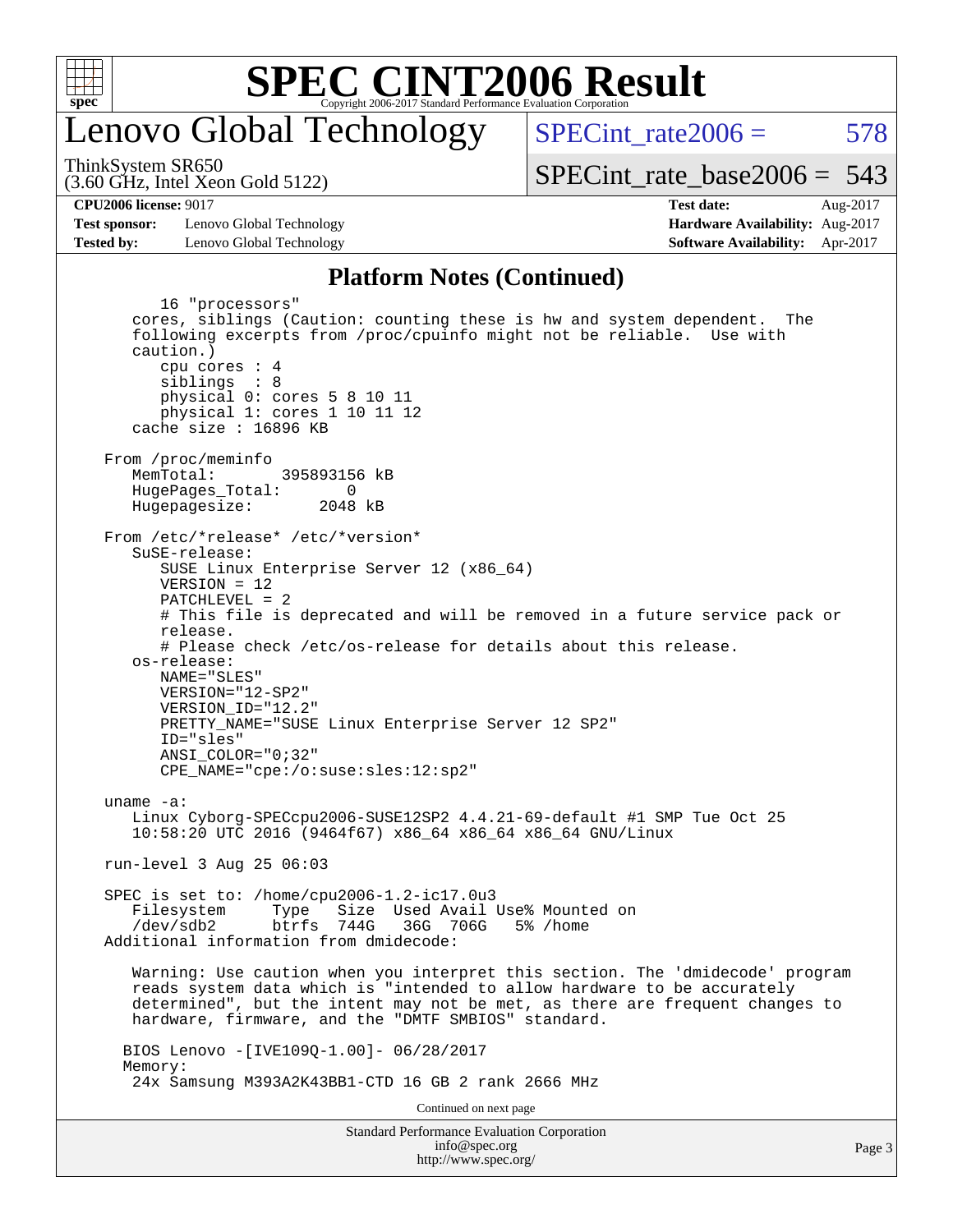

## enovo Global Technology

ThinkSystem SR650

 $SPECTnt_rate2006 = 578$ [SPECint\\_rate\\_base2006 =](http://www.spec.org/auto/cpu2006/Docs/result-fields.html#SPECintratebase2006) 543

(3.60 GHz, Intel Xeon Gold 5122)

**[Test sponsor:](http://www.spec.org/auto/cpu2006/Docs/result-fields.html#Testsponsor)** Lenovo Global Technology **[Hardware Availability:](http://www.spec.org/auto/cpu2006/Docs/result-fields.html#HardwareAvailability)** Aug-2017

**[CPU2006 license:](http://www.spec.org/auto/cpu2006/Docs/result-fields.html#CPU2006license)** 9017 **[Test date:](http://www.spec.org/auto/cpu2006/Docs/result-fields.html#Testdate)** Aug-2017 **[Tested by:](http://www.spec.org/auto/cpu2006/Docs/result-fields.html#Testedby)** Lenovo Global Technology **[Software Availability:](http://www.spec.org/auto/cpu2006/Docs/result-fields.html#SoftwareAvailability)** Apr-2017

#### **[Platform Notes \(Continued\)](http://www.spec.org/auto/cpu2006/Docs/result-fields.html#PlatformNotes)**

(End of data from sysinfo program)

#### **[General Notes](http://www.spec.org/auto/cpu2006/Docs/result-fields.html#GeneralNotes)**

Environment variables set by runspec before the start of the run: LD\_LIBRARY\_PATH = "/home/cpu2006-1.2-ic17.0u3/lib/ia32:/home/cpu2006-1.2-ic17.0u3/lib/intel64:/home/cpu2006-1.2-ic17.0u3/sh10.2"

 Binaries compiled on a system with 1x Intel Core i7-4790 CPU + 32GB RAM memory using Redhat Enterprise Linux 7.2 Transparent Huge Pages enabled by default Filesystem page cache cleared with: shell invocation of 'sync; echo 3 > /proc/sys/vm/drop\_caches' prior to run runspec command invoked through numactl i.e.: numactl --interleave=all runspec <etc>

#### **[Base Compiler Invocation](http://www.spec.org/auto/cpu2006/Docs/result-fields.html#BaseCompilerInvocation)**

[C benchmarks](http://www.spec.org/auto/cpu2006/Docs/result-fields.html#Cbenchmarks):

[icc -m32 -L/opt/intel/compilers\\_and\\_libraries\\_2017/linux/lib/ia32](http://www.spec.org/cpu2006/results/res2017q4/cpu2006-20170918-49715.flags.html#user_CCbase_intel_icc_c29f3ff5a7ed067b11e4ec10a03f03ae)

[C++ benchmarks:](http://www.spec.org/auto/cpu2006/Docs/result-fields.html#CXXbenchmarks)

[icpc -m32 -L/opt/intel/compilers\\_and\\_libraries\\_2017/linux/lib/ia32](http://www.spec.org/cpu2006/results/res2017q4/cpu2006-20170918-49715.flags.html#user_CXXbase_intel_icpc_8c35c7808b62dab9ae41a1aa06361b6b)

#### **[Base Portability Flags](http://www.spec.org/auto/cpu2006/Docs/result-fields.html#BasePortabilityFlags)**

 400.perlbench: [-D\\_FILE\\_OFFSET\\_BITS=64](http://www.spec.org/cpu2006/results/res2017q4/cpu2006-20170918-49715.flags.html#user_basePORTABILITY400_perlbench_file_offset_bits_64_438cf9856305ebd76870a2c6dc2689ab) [-DSPEC\\_CPU\\_LINUX\\_IA32](http://www.spec.org/cpu2006/results/res2017q4/cpu2006-20170918-49715.flags.html#b400.perlbench_baseCPORTABILITY_DSPEC_CPU_LINUX_IA32) 401.bzip2: [-D\\_FILE\\_OFFSET\\_BITS=64](http://www.spec.org/cpu2006/results/res2017q4/cpu2006-20170918-49715.flags.html#user_basePORTABILITY401_bzip2_file_offset_bits_64_438cf9856305ebd76870a2c6dc2689ab) 403.gcc: [-D\\_FILE\\_OFFSET\\_BITS=64](http://www.spec.org/cpu2006/results/res2017q4/cpu2006-20170918-49715.flags.html#user_basePORTABILITY403_gcc_file_offset_bits_64_438cf9856305ebd76870a2c6dc2689ab) 429.mcf: [-D\\_FILE\\_OFFSET\\_BITS=64](http://www.spec.org/cpu2006/results/res2017q4/cpu2006-20170918-49715.flags.html#user_basePORTABILITY429_mcf_file_offset_bits_64_438cf9856305ebd76870a2c6dc2689ab) 445.gobmk: [-D\\_FILE\\_OFFSET\\_BITS=64](http://www.spec.org/cpu2006/results/res2017q4/cpu2006-20170918-49715.flags.html#user_basePORTABILITY445_gobmk_file_offset_bits_64_438cf9856305ebd76870a2c6dc2689ab) 456.hmmer: [-D\\_FILE\\_OFFSET\\_BITS=64](http://www.spec.org/cpu2006/results/res2017q4/cpu2006-20170918-49715.flags.html#user_basePORTABILITY456_hmmer_file_offset_bits_64_438cf9856305ebd76870a2c6dc2689ab) 458.sjeng: [-D\\_FILE\\_OFFSET\\_BITS=64](http://www.spec.org/cpu2006/results/res2017q4/cpu2006-20170918-49715.flags.html#user_basePORTABILITY458_sjeng_file_offset_bits_64_438cf9856305ebd76870a2c6dc2689ab) 462.libquantum: [-D\\_FILE\\_OFFSET\\_BITS=64](http://www.spec.org/cpu2006/results/res2017q4/cpu2006-20170918-49715.flags.html#user_basePORTABILITY462_libquantum_file_offset_bits_64_438cf9856305ebd76870a2c6dc2689ab) [-DSPEC\\_CPU\\_LINUX](http://www.spec.org/cpu2006/results/res2017q4/cpu2006-20170918-49715.flags.html#b462.libquantum_baseCPORTABILITY_DSPEC_CPU_LINUX) 464.h264ref: [-D\\_FILE\\_OFFSET\\_BITS=64](http://www.spec.org/cpu2006/results/res2017q4/cpu2006-20170918-49715.flags.html#user_basePORTABILITY464_h264ref_file_offset_bits_64_438cf9856305ebd76870a2c6dc2689ab) 471.omnetpp: [-D\\_FILE\\_OFFSET\\_BITS=64](http://www.spec.org/cpu2006/results/res2017q4/cpu2006-20170918-49715.flags.html#user_basePORTABILITY471_omnetpp_file_offset_bits_64_438cf9856305ebd76870a2c6dc2689ab) 473.astar: [-D\\_FILE\\_OFFSET\\_BITS=64](http://www.spec.org/cpu2006/results/res2017q4/cpu2006-20170918-49715.flags.html#user_basePORTABILITY473_astar_file_offset_bits_64_438cf9856305ebd76870a2c6dc2689ab) 483.xalancbmk: [-D\\_FILE\\_OFFSET\\_BITS=64](http://www.spec.org/cpu2006/results/res2017q4/cpu2006-20170918-49715.flags.html#user_basePORTABILITY483_xalancbmk_file_offset_bits_64_438cf9856305ebd76870a2c6dc2689ab) [-DSPEC\\_CPU\\_LINUX](http://www.spec.org/cpu2006/results/res2017q4/cpu2006-20170918-49715.flags.html#b483.xalancbmk_baseCXXPORTABILITY_DSPEC_CPU_LINUX)

#### **[Base Optimization Flags](http://www.spec.org/auto/cpu2006/Docs/result-fields.html#BaseOptimizationFlags)**

[C benchmarks](http://www.spec.org/auto/cpu2006/Docs/result-fields.html#Cbenchmarks):

[-xCORE-AVX512](http://www.spec.org/cpu2006/results/res2017q4/cpu2006-20170918-49715.flags.html#user_CCbase_f-xCORE-AVX512) [-ipo](http://www.spec.org/cpu2006/results/res2017q4/cpu2006-20170918-49715.flags.html#user_CCbase_f-ipo) [-O3](http://www.spec.org/cpu2006/results/res2017q4/cpu2006-20170918-49715.flags.html#user_CCbase_f-O3) [-no-prec-div](http://www.spec.org/cpu2006/results/res2017q4/cpu2006-20170918-49715.flags.html#user_CCbase_f-no-prec-div) [-qopt-prefetch](http://www.spec.org/cpu2006/results/res2017q4/cpu2006-20170918-49715.flags.html#user_CCbase_f-qopt-prefetch) [-qopt-mem-layout-trans=3](http://www.spec.org/cpu2006/results/res2017q4/cpu2006-20170918-49715.flags.html#user_CCbase_f-qopt-mem-layout-trans_170f5be61cd2cedc9b54468c59262d5d)

Continued on next page

Standard Performance Evaluation Corporation [info@spec.org](mailto:info@spec.org) <http://www.spec.org/>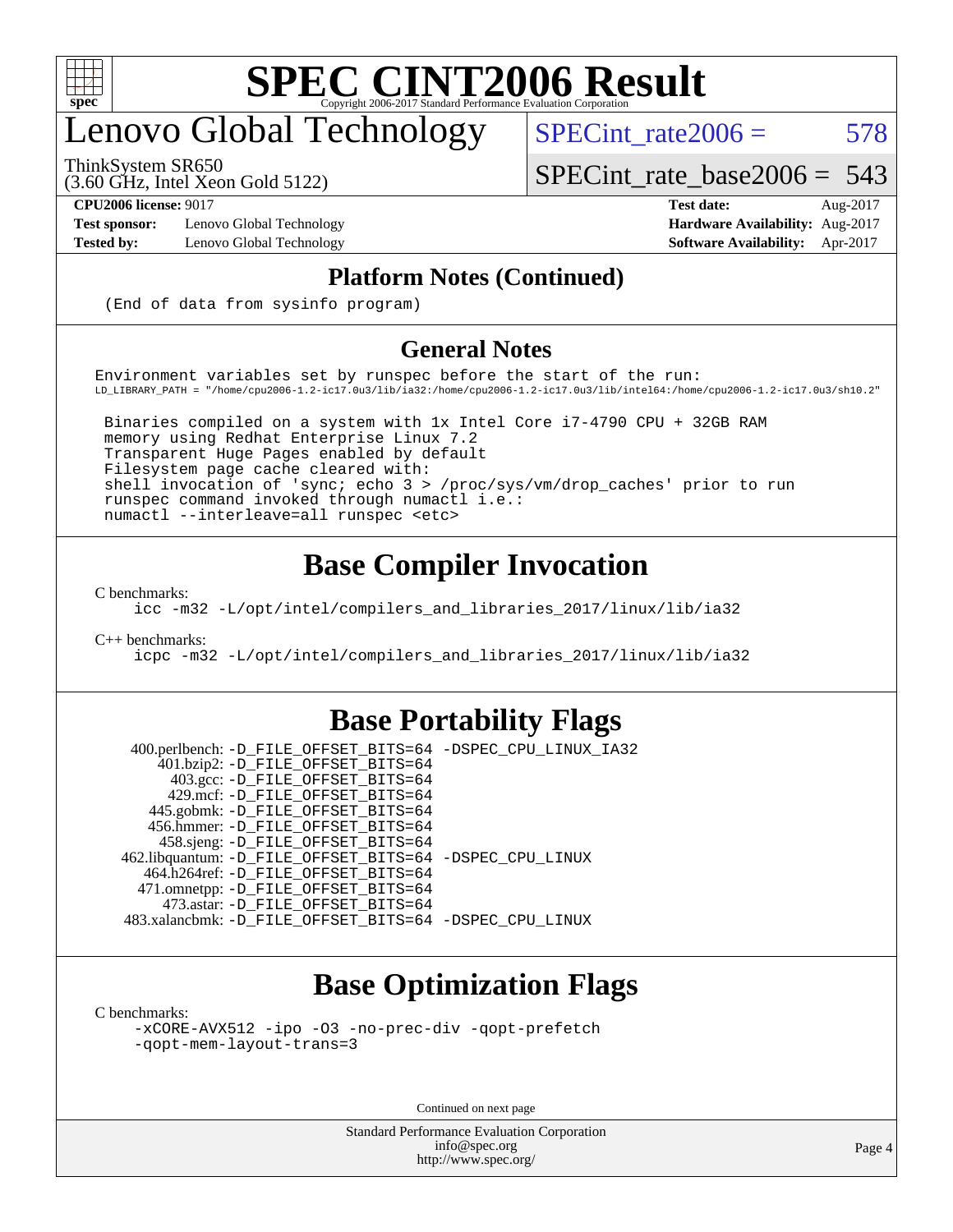

## enovo Global Technology

(3.60 GHz, Intel Xeon Gold 5122) ThinkSystem SR650

 $SPECTnt_rate2006 = 578$ 

[SPECint\\_rate\\_base2006 =](http://www.spec.org/auto/cpu2006/Docs/result-fields.html#SPECintratebase2006) 543

**[Test sponsor:](http://www.spec.org/auto/cpu2006/Docs/result-fields.html#Testsponsor)** Lenovo Global Technology **[Hardware Availability:](http://www.spec.org/auto/cpu2006/Docs/result-fields.html#HardwareAvailability)** Aug-2017

**[CPU2006 license:](http://www.spec.org/auto/cpu2006/Docs/result-fields.html#CPU2006license)** 9017 **[Test date:](http://www.spec.org/auto/cpu2006/Docs/result-fields.html#Testdate)** Aug-2017 **[Tested by:](http://www.spec.org/auto/cpu2006/Docs/result-fields.html#Testedby)** Lenovo Global Technology **[Software Availability:](http://www.spec.org/auto/cpu2006/Docs/result-fields.html#SoftwareAvailability)** Apr-2017

#### **[Base Optimization Flags \(Continued\)](http://www.spec.org/auto/cpu2006/Docs/result-fields.html#BaseOptimizationFlags)**

[C++ benchmarks:](http://www.spec.org/auto/cpu2006/Docs/result-fields.html#CXXbenchmarks)

[-xCORE-AVX512](http://www.spec.org/cpu2006/results/res2017q4/cpu2006-20170918-49715.flags.html#user_CXXbase_f-xCORE-AVX512) [-ipo](http://www.spec.org/cpu2006/results/res2017q4/cpu2006-20170918-49715.flags.html#user_CXXbase_f-ipo) [-O3](http://www.spec.org/cpu2006/results/res2017q4/cpu2006-20170918-49715.flags.html#user_CXXbase_f-O3) [-no-prec-div](http://www.spec.org/cpu2006/results/res2017q4/cpu2006-20170918-49715.flags.html#user_CXXbase_f-no-prec-div) [-qopt-prefetch](http://www.spec.org/cpu2006/results/res2017q4/cpu2006-20170918-49715.flags.html#user_CXXbase_f-qopt-prefetch) [-qopt-mem-layout-trans=3](http://www.spec.org/cpu2006/results/res2017q4/cpu2006-20170918-49715.flags.html#user_CXXbase_f-qopt-mem-layout-trans_170f5be61cd2cedc9b54468c59262d5d) [-Wl,-z,muldefs](http://www.spec.org/cpu2006/results/res2017q4/cpu2006-20170918-49715.flags.html#user_CXXbase_link_force_multiple1_74079c344b956b9658436fd1b6dd3a8a) [-L/sh10.2 -lsmartheap](http://www.spec.org/cpu2006/results/res2017q4/cpu2006-20170918-49715.flags.html#user_CXXbase_SmartHeap_b831f2d313e2fffa6dfe3f00ffc1f1c0)

#### **[Base Other Flags](http://www.spec.org/auto/cpu2006/Docs/result-fields.html#BaseOtherFlags)**

[C benchmarks](http://www.spec.org/auto/cpu2006/Docs/result-fields.html#Cbenchmarks):

403.gcc: [-Dalloca=\\_alloca](http://www.spec.org/cpu2006/results/res2017q4/cpu2006-20170918-49715.flags.html#b403.gcc_baseEXTRA_CFLAGS_Dalloca_be3056838c12de2578596ca5467af7f3)

#### **[Peak Compiler Invocation](http://www.spec.org/auto/cpu2006/Docs/result-fields.html#PeakCompilerInvocation)**

[C benchmarks \(except as noted below\)](http://www.spec.org/auto/cpu2006/Docs/result-fields.html#Cbenchmarksexceptasnotedbelow):

[icc -m32 -L/opt/intel/compilers\\_and\\_libraries\\_2017/linux/lib/ia32](http://www.spec.org/cpu2006/results/res2017q4/cpu2006-20170918-49715.flags.html#user_CCpeak_intel_icc_c29f3ff5a7ed067b11e4ec10a03f03ae)

400.perlbench: [icc -m64](http://www.spec.org/cpu2006/results/res2017q4/cpu2006-20170918-49715.flags.html#user_peakCCLD400_perlbench_intel_icc_64bit_bda6cc9af1fdbb0edc3795bac97ada53)

401.bzip2: [icc -m64](http://www.spec.org/cpu2006/results/res2017q4/cpu2006-20170918-49715.flags.html#user_peakCCLD401_bzip2_intel_icc_64bit_bda6cc9af1fdbb0edc3795bac97ada53)

456.hmmer: [icc -m64](http://www.spec.org/cpu2006/results/res2017q4/cpu2006-20170918-49715.flags.html#user_peakCCLD456_hmmer_intel_icc_64bit_bda6cc9af1fdbb0edc3795bac97ada53)

458.sjeng: [icc -m64](http://www.spec.org/cpu2006/results/res2017q4/cpu2006-20170918-49715.flags.html#user_peakCCLD458_sjeng_intel_icc_64bit_bda6cc9af1fdbb0edc3795bac97ada53)

#### [C++ benchmarks:](http://www.spec.org/auto/cpu2006/Docs/result-fields.html#CXXbenchmarks)

[icpc -m32 -L/opt/intel/compilers\\_and\\_libraries\\_2017/linux/lib/ia32](http://www.spec.org/cpu2006/results/res2017q4/cpu2006-20170918-49715.flags.html#user_CXXpeak_intel_icpc_8c35c7808b62dab9ae41a1aa06361b6b)

#### **[Peak Portability Flags](http://www.spec.org/auto/cpu2006/Docs/result-fields.html#PeakPortabilityFlags)**

 400.perlbench: [-DSPEC\\_CPU\\_LP64](http://www.spec.org/cpu2006/results/res2017q4/cpu2006-20170918-49715.flags.html#b400.perlbench_peakCPORTABILITY_DSPEC_CPU_LP64) [-DSPEC\\_CPU\\_LINUX\\_X64](http://www.spec.org/cpu2006/results/res2017q4/cpu2006-20170918-49715.flags.html#b400.perlbench_peakCPORTABILITY_DSPEC_CPU_LINUX_X64) 401.bzip2: [-DSPEC\\_CPU\\_LP64](http://www.spec.org/cpu2006/results/res2017q4/cpu2006-20170918-49715.flags.html#suite_peakCPORTABILITY401_bzip2_DSPEC_CPU_LP64) 403.gcc: [-D\\_FILE\\_OFFSET\\_BITS=64](http://www.spec.org/cpu2006/results/res2017q4/cpu2006-20170918-49715.flags.html#user_peakPORTABILITY403_gcc_file_offset_bits_64_438cf9856305ebd76870a2c6dc2689ab) 429.mcf: [-D\\_FILE\\_OFFSET\\_BITS=64](http://www.spec.org/cpu2006/results/res2017q4/cpu2006-20170918-49715.flags.html#user_peakPORTABILITY429_mcf_file_offset_bits_64_438cf9856305ebd76870a2c6dc2689ab) 445.gobmk: [-D\\_FILE\\_OFFSET\\_BITS=64](http://www.spec.org/cpu2006/results/res2017q4/cpu2006-20170918-49715.flags.html#user_peakPORTABILITY445_gobmk_file_offset_bits_64_438cf9856305ebd76870a2c6dc2689ab) 456.hmmer: [-DSPEC\\_CPU\\_LP64](http://www.spec.org/cpu2006/results/res2017q4/cpu2006-20170918-49715.flags.html#suite_peakCPORTABILITY456_hmmer_DSPEC_CPU_LP64) 458.sjeng: [-DSPEC\\_CPU\\_LP64](http://www.spec.org/cpu2006/results/res2017q4/cpu2006-20170918-49715.flags.html#suite_peakCPORTABILITY458_sjeng_DSPEC_CPU_LP64) 462.libquantum: [-D\\_FILE\\_OFFSET\\_BITS=64](http://www.spec.org/cpu2006/results/res2017q4/cpu2006-20170918-49715.flags.html#user_peakPORTABILITY462_libquantum_file_offset_bits_64_438cf9856305ebd76870a2c6dc2689ab) [-DSPEC\\_CPU\\_LINUX](http://www.spec.org/cpu2006/results/res2017q4/cpu2006-20170918-49715.flags.html#b462.libquantum_peakCPORTABILITY_DSPEC_CPU_LINUX) 464.h264ref: [-D\\_FILE\\_OFFSET\\_BITS=64](http://www.spec.org/cpu2006/results/res2017q4/cpu2006-20170918-49715.flags.html#user_peakPORTABILITY464_h264ref_file_offset_bits_64_438cf9856305ebd76870a2c6dc2689ab) 471.omnetpp: [-D\\_FILE\\_OFFSET\\_BITS=64](http://www.spec.org/cpu2006/results/res2017q4/cpu2006-20170918-49715.flags.html#user_peakPORTABILITY471_omnetpp_file_offset_bits_64_438cf9856305ebd76870a2c6dc2689ab) 473.astar: [-D\\_FILE\\_OFFSET\\_BITS=64](http://www.spec.org/cpu2006/results/res2017q4/cpu2006-20170918-49715.flags.html#user_peakPORTABILITY473_astar_file_offset_bits_64_438cf9856305ebd76870a2c6dc2689ab) 483.xalancbmk: [-D\\_FILE\\_OFFSET\\_BITS=64](http://www.spec.org/cpu2006/results/res2017q4/cpu2006-20170918-49715.flags.html#user_peakPORTABILITY483_xalancbmk_file_offset_bits_64_438cf9856305ebd76870a2c6dc2689ab) [-DSPEC\\_CPU\\_LINUX](http://www.spec.org/cpu2006/results/res2017q4/cpu2006-20170918-49715.flags.html#b483.xalancbmk_peakCXXPORTABILITY_DSPEC_CPU_LINUX)

> Standard Performance Evaluation Corporation [info@spec.org](mailto:info@spec.org) <http://www.spec.org/>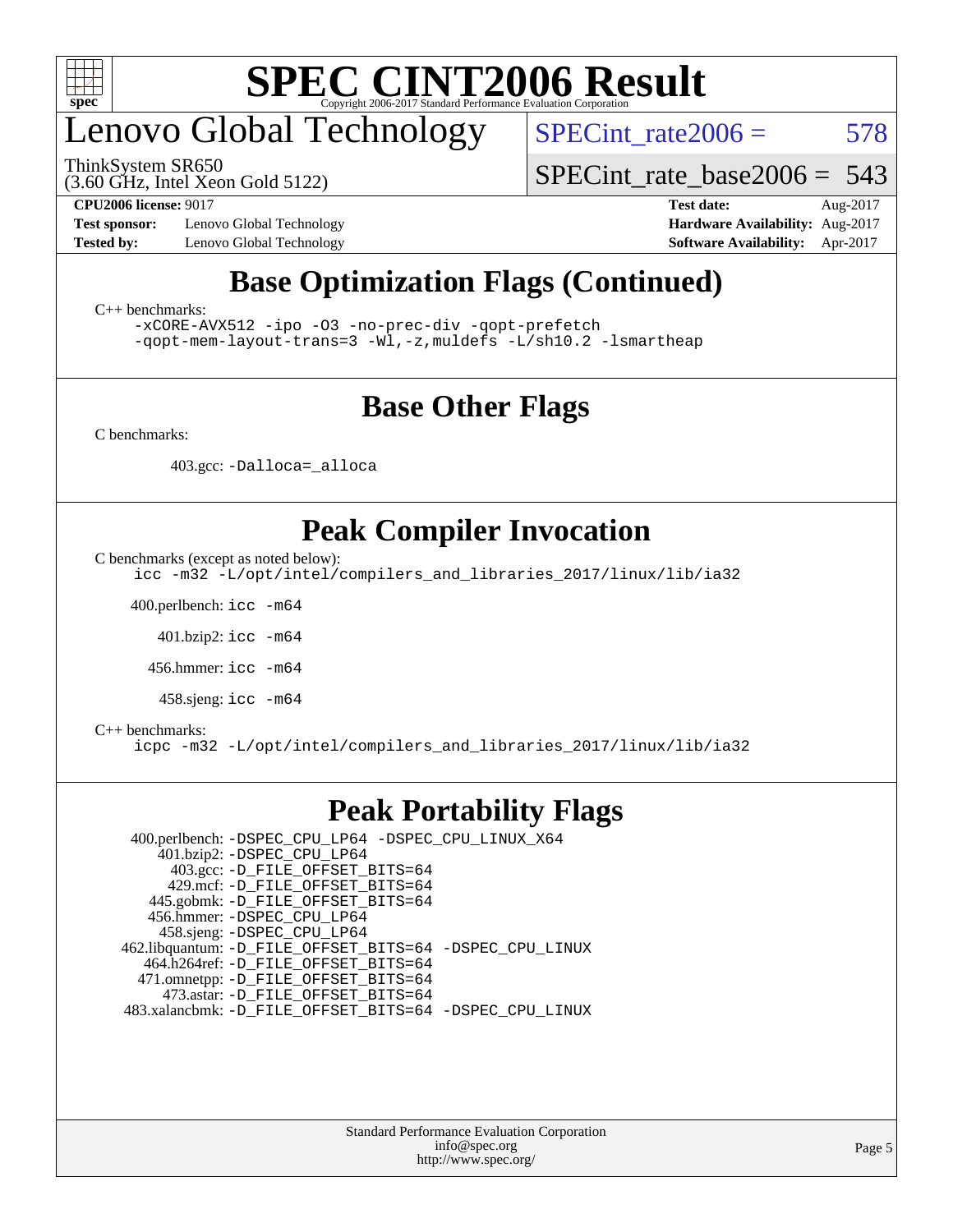

#### enovo Global Technology

 $SPECTnt_rate2006 = 578$ 

(3.60 GHz, Intel Xeon Gold 5122) ThinkSystem SR650

[SPECint\\_rate\\_base2006 =](http://www.spec.org/auto/cpu2006/Docs/result-fields.html#SPECintratebase2006) 543

**[CPU2006 license:](http://www.spec.org/auto/cpu2006/Docs/result-fields.html#CPU2006license)** 9017 **[Test date:](http://www.spec.org/auto/cpu2006/Docs/result-fields.html#Testdate)** Aug-2017

**[Test sponsor:](http://www.spec.org/auto/cpu2006/Docs/result-fields.html#Testsponsor)** Lenovo Global Technology **[Hardware Availability:](http://www.spec.org/auto/cpu2006/Docs/result-fields.html#HardwareAvailability)** Aug-2017 **[Tested by:](http://www.spec.org/auto/cpu2006/Docs/result-fields.html#Testedby)** Lenovo Global Technology **[Software Availability:](http://www.spec.org/auto/cpu2006/Docs/result-fields.html#SoftwareAvailability)** Apr-2017

#### **[Peak Optimization Flags](http://www.spec.org/auto/cpu2006/Docs/result-fields.html#PeakOptimizationFlags)**

#### [C benchmarks](http://www.spec.org/auto/cpu2006/Docs/result-fields.html#Cbenchmarks):

 400.perlbench: [-prof-gen](http://www.spec.org/cpu2006/results/res2017q4/cpu2006-20170918-49715.flags.html#user_peakPASS1_CFLAGSPASS1_LDCFLAGS400_perlbench_prof_gen_e43856698f6ca7b7e442dfd80e94a8fc)(pass 1) [-prof-use](http://www.spec.org/cpu2006/results/res2017q4/cpu2006-20170918-49715.flags.html#user_peakPASS2_CFLAGSPASS2_LDCFLAGS400_perlbench_prof_use_bccf7792157ff70d64e32fe3e1250b55)(pass 2) [-xCORE-AVX512](http://www.spec.org/cpu2006/results/res2017q4/cpu2006-20170918-49715.flags.html#user_peakPASS2_CFLAGSPASS2_LDCFLAGS400_perlbench_f-xCORE-AVX512)(pass 2)  $-par-num-threads=1(pass 1) -ipo(pass 2) -O3(pass 2)$  $-par-num-threads=1(pass 1) -ipo(pass 2) -O3(pass 2)$  $-par-num-threads=1(pass 1) -ipo(pass 2) -O3(pass 2)$  $-par-num-threads=1(pass 1) -ipo(pass 2) -O3(pass 2)$  $-par-num-threads=1(pass 1) -ipo(pass 2) -O3(pass 2)$  $-par-num-threads=1(pass 1) -ipo(pass 2) -O3(pass 2)$ [-no-prec-div](http://www.spec.org/cpu2006/results/res2017q4/cpu2006-20170918-49715.flags.html#user_peakPASS2_CFLAGSPASS2_LDCFLAGS400_perlbench_f-no-prec-div)(pass 2) [-auto-ilp32](http://www.spec.org/cpu2006/results/res2017q4/cpu2006-20170918-49715.flags.html#user_peakCOPTIMIZE400_perlbench_f-auto-ilp32) [-qopt-mem-layout-trans=3](http://www.spec.org/cpu2006/results/res2017q4/cpu2006-20170918-49715.flags.html#user_peakCOPTIMIZE400_perlbench_f-qopt-mem-layout-trans_170f5be61cd2cedc9b54468c59262d5d) 401.bzip2: [-prof-gen](http://www.spec.org/cpu2006/results/res2017q4/cpu2006-20170918-49715.flags.html#user_peakPASS1_CFLAGSPASS1_LDCFLAGS401_bzip2_prof_gen_e43856698f6ca7b7e442dfd80e94a8fc)(pass 1) [-prof-use](http://www.spec.org/cpu2006/results/res2017q4/cpu2006-20170918-49715.flags.html#user_peakPASS2_CFLAGSPASS2_LDCFLAGS401_bzip2_prof_use_bccf7792157ff70d64e32fe3e1250b55)(pass 2) [-xCORE-AVX512](http://www.spec.org/cpu2006/results/res2017q4/cpu2006-20170918-49715.flags.html#user_peakPASS2_CFLAGSPASS2_LDCFLAGS401_bzip2_f-xCORE-AVX512)(pass 2) [-par-num-threads=1](http://www.spec.org/cpu2006/results/res2017q4/cpu2006-20170918-49715.flags.html#user_peakPASS1_CFLAGSPASS1_LDCFLAGS401_bzip2_par_num_threads_786a6ff141b4e9e90432e998842df6c2)(pass 1) [-ipo](http://www.spec.org/cpu2006/results/res2017q4/cpu2006-20170918-49715.flags.html#user_peakPASS2_CFLAGSPASS2_LDCFLAGS401_bzip2_f-ipo)(pass 2) [-O3](http://www.spec.org/cpu2006/results/res2017q4/cpu2006-20170918-49715.flags.html#user_peakPASS2_CFLAGSPASS2_LDCFLAGS401_bzip2_f-O3)(pass 2) [-no-prec-div](http://www.spec.org/cpu2006/results/res2017q4/cpu2006-20170918-49715.flags.html#user_peakPASS2_CFLAGSPASS2_LDCFLAGS401_bzip2_f-no-prec-div)(pass 2) [-qopt-prefetch](http://www.spec.org/cpu2006/results/res2017q4/cpu2006-20170918-49715.flags.html#user_peakCOPTIMIZE401_bzip2_f-qopt-prefetch) [-auto-ilp32](http://www.spec.org/cpu2006/results/res2017q4/cpu2006-20170918-49715.flags.html#user_peakCOPTIMIZE401_bzip2_f-auto-ilp32) [-qopt-mem-layout-trans=3](http://www.spec.org/cpu2006/results/res2017q4/cpu2006-20170918-49715.flags.html#user_peakCOPTIMIZE401_bzip2_f-qopt-mem-layout-trans_170f5be61cd2cedc9b54468c59262d5d) 403.gcc: [-xCORE-AVX512](http://www.spec.org/cpu2006/results/res2017q4/cpu2006-20170918-49715.flags.html#user_peakOPTIMIZE403_gcc_f-xCORE-AVX512) [-ipo](http://www.spec.org/cpu2006/results/res2017q4/cpu2006-20170918-49715.flags.html#user_peakOPTIMIZE403_gcc_f-ipo) [-O3](http://www.spec.org/cpu2006/results/res2017q4/cpu2006-20170918-49715.flags.html#user_peakOPTIMIZE403_gcc_f-O3) [-no-prec-div](http://www.spec.org/cpu2006/results/res2017q4/cpu2006-20170918-49715.flags.html#user_peakOPTIMIZE403_gcc_f-no-prec-div) [-qopt-mem-layout-trans=3](http://www.spec.org/cpu2006/results/res2017q4/cpu2006-20170918-49715.flags.html#user_peakCOPTIMIZE403_gcc_f-qopt-mem-layout-trans_170f5be61cd2cedc9b54468c59262d5d)  $429$ .mcf: basepeak = yes 445.gobmk: [-prof-gen](http://www.spec.org/cpu2006/results/res2017q4/cpu2006-20170918-49715.flags.html#user_peakPASS1_CFLAGSPASS1_LDCFLAGS445_gobmk_prof_gen_e43856698f6ca7b7e442dfd80e94a8fc)(pass 1) [-prof-use](http://www.spec.org/cpu2006/results/res2017q4/cpu2006-20170918-49715.flags.html#user_peakPASS2_CFLAGSPASS2_LDCFLAGSPASS2_LDFLAGS445_gobmk_prof_use_bccf7792157ff70d64e32fe3e1250b55)(pass 2) [-xCORE-AVX512](http://www.spec.org/cpu2006/results/res2017q4/cpu2006-20170918-49715.flags.html#user_peakPASS2_CFLAGSPASS2_LDCFLAGSPASS2_LDFLAGS445_gobmk_f-xCORE-AVX512)(pass 2) [-par-num-threads=1](http://www.spec.org/cpu2006/results/res2017q4/cpu2006-20170918-49715.flags.html#user_peakPASS1_CFLAGSPASS1_LDCFLAGS445_gobmk_par_num_threads_786a6ff141b4e9e90432e998842df6c2)(pass 1) [-ipo](http://www.spec.org/cpu2006/results/res2017q4/cpu2006-20170918-49715.flags.html#user_peakPASS2_LDCFLAGS445_gobmk_f-ipo)(pass 2) [-O3](http://www.spec.org/cpu2006/results/res2017q4/cpu2006-20170918-49715.flags.html#user_peakPASS2_LDCFLAGS445_gobmk_f-O3)(pass 2) [-no-prec-div](http://www.spec.org/cpu2006/results/res2017q4/cpu2006-20170918-49715.flags.html#user_peakPASS2_LDCFLAGS445_gobmk_f-no-prec-div)(pass 2) [-qopt-mem-layout-trans=3](http://www.spec.org/cpu2006/results/res2017q4/cpu2006-20170918-49715.flags.html#user_peakCOPTIMIZE445_gobmk_f-qopt-mem-layout-trans_170f5be61cd2cedc9b54468c59262d5d) 456.hmmer: [-xCORE-AVX512](http://www.spec.org/cpu2006/results/res2017q4/cpu2006-20170918-49715.flags.html#user_peakOPTIMIZE456_hmmer_f-xCORE-AVX512) [-ipo](http://www.spec.org/cpu2006/results/res2017q4/cpu2006-20170918-49715.flags.html#user_peakOPTIMIZE456_hmmer_f-ipo) [-O3](http://www.spec.org/cpu2006/results/res2017q4/cpu2006-20170918-49715.flags.html#user_peakOPTIMIZE456_hmmer_f-O3) [-no-prec-div](http://www.spec.org/cpu2006/results/res2017q4/cpu2006-20170918-49715.flags.html#user_peakOPTIMIZE456_hmmer_f-no-prec-div) [-unroll2](http://www.spec.org/cpu2006/results/res2017q4/cpu2006-20170918-49715.flags.html#user_peakCOPTIMIZE456_hmmer_f-unroll_784dae83bebfb236979b41d2422d7ec2) [-auto-ilp32](http://www.spec.org/cpu2006/results/res2017q4/cpu2006-20170918-49715.flags.html#user_peakCOPTIMIZE456_hmmer_f-auto-ilp32) [-qopt-mem-layout-trans=3](http://www.spec.org/cpu2006/results/res2017q4/cpu2006-20170918-49715.flags.html#user_peakCOPTIMIZE456_hmmer_f-qopt-mem-layout-trans_170f5be61cd2cedc9b54468c59262d5d) 458.sjeng: [-prof-gen](http://www.spec.org/cpu2006/results/res2017q4/cpu2006-20170918-49715.flags.html#user_peakPASS1_CFLAGSPASS1_LDCFLAGS458_sjeng_prof_gen_e43856698f6ca7b7e442dfd80e94a8fc)(pass 1) [-prof-use](http://www.spec.org/cpu2006/results/res2017q4/cpu2006-20170918-49715.flags.html#user_peakPASS2_CFLAGSPASS2_LDCFLAGS458_sjeng_prof_use_bccf7792157ff70d64e32fe3e1250b55)(pass 2) [-xCORE-AVX512](http://www.spec.org/cpu2006/results/res2017q4/cpu2006-20170918-49715.flags.html#user_peakPASS2_CFLAGSPASS2_LDCFLAGS458_sjeng_f-xCORE-AVX512)(pass 2) [-par-num-threads=1](http://www.spec.org/cpu2006/results/res2017q4/cpu2006-20170918-49715.flags.html#user_peakPASS1_CFLAGSPASS1_LDCFLAGS458_sjeng_par_num_threads_786a6ff141b4e9e90432e998842df6c2)(pass 1) [-ipo](http://www.spec.org/cpu2006/results/res2017q4/cpu2006-20170918-49715.flags.html#user_peakPASS2_CFLAGSPASS2_LDCFLAGS458_sjeng_f-ipo)(pass 2) [-O3](http://www.spec.org/cpu2006/results/res2017q4/cpu2006-20170918-49715.flags.html#user_peakPASS2_CFLAGSPASS2_LDCFLAGS458_sjeng_f-O3)(pass 2) [-no-prec-div](http://www.spec.org/cpu2006/results/res2017q4/cpu2006-20170918-49715.flags.html#user_peakPASS2_CFLAGSPASS2_LDCFLAGS458_sjeng_f-no-prec-div)(pass 2) [-unroll4](http://www.spec.org/cpu2006/results/res2017q4/cpu2006-20170918-49715.flags.html#user_peakCOPTIMIZE458_sjeng_f-unroll_4e5e4ed65b7fd20bdcd365bec371b81f) [-auto-ilp32](http://www.spec.org/cpu2006/results/res2017q4/cpu2006-20170918-49715.flags.html#user_peakCOPTIMIZE458_sjeng_f-auto-ilp32) [-qopt-mem-layout-trans=3](http://www.spec.org/cpu2006/results/res2017q4/cpu2006-20170918-49715.flags.html#user_peakCOPTIMIZE458_sjeng_f-qopt-mem-layout-trans_170f5be61cd2cedc9b54468c59262d5d)  $462$ .libquantum: basepeak = yes 464.h264ref: [-prof-gen](http://www.spec.org/cpu2006/results/res2017q4/cpu2006-20170918-49715.flags.html#user_peakPASS1_CFLAGSPASS1_LDCFLAGS464_h264ref_prof_gen_e43856698f6ca7b7e442dfd80e94a8fc)(pass 1) [-prof-use](http://www.spec.org/cpu2006/results/res2017q4/cpu2006-20170918-49715.flags.html#user_peakPASS2_CFLAGSPASS2_LDCFLAGS464_h264ref_prof_use_bccf7792157ff70d64e32fe3e1250b55)(pass 2) [-xCORE-AVX512](http://www.spec.org/cpu2006/results/res2017q4/cpu2006-20170918-49715.flags.html#user_peakPASS2_CFLAGSPASS2_LDCFLAGS464_h264ref_f-xCORE-AVX512)(pass 2) [-par-num-threads=1](http://www.spec.org/cpu2006/results/res2017q4/cpu2006-20170918-49715.flags.html#user_peakPASS1_CFLAGSPASS1_LDCFLAGS464_h264ref_par_num_threads_786a6ff141b4e9e90432e998842df6c2)(pass 1) [-ipo](http://www.spec.org/cpu2006/results/res2017q4/cpu2006-20170918-49715.flags.html#user_peakPASS2_CFLAGSPASS2_LDCFLAGS464_h264ref_f-ipo)(pass 2) [-O3](http://www.spec.org/cpu2006/results/res2017q4/cpu2006-20170918-49715.flags.html#user_peakPASS2_CFLAGSPASS2_LDCFLAGS464_h264ref_f-O3)(pass 2) [-no-prec-div](http://www.spec.org/cpu2006/results/res2017q4/cpu2006-20170918-49715.flags.html#user_peakPASS2_CFLAGSPASS2_LDCFLAGS464_h264ref_f-no-prec-div)(pass 2) [-unroll2](http://www.spec.org/cpu2006/results/res2017q4/cpu2006-20170918-49715.flags.html#user_peakCOPTIMIZE464_h264ref_f-unroll_784dae83bebfb236979b41d2422d7ec2) [-qopt-mem-layout-trans=3](http://www.spec.org/cpu2006/results/res2017q4/cpu2006-20170918-49715.flags.html#user_peakCOPTIMIZE464_h264ref_f-qopt-mem-layout-trans_170f5be61cd2cedc9b54468c59262d5d) [C++ benchmarks:](http://www.spec.org/auto/cpu2006/Docs/result-fields.html#CXXbenchmarks) 471.omnetpp: [-prof-gen](http://www.spec.org/cpu2006/results/res2017q4/cpu2006-20170918-49715.flags.html#user_peakPASS1_CXXFLAGSPASS1_LDCXXFLAGS471_omnetpp_prof_gen_e43856698f6ca7b7e442dfd80e94a8fc)(pass 1) [-prof-use](http://www.spec.org/cpu2006/results/res2017q4/cpu2006-20170918-49715.flags.html#user_peakPASS2_CXXFLAGSPASS2_LDCXXFLAGS471_omnetpp_prof_use_bccf7792157ff70d64e32fe3e1250b55)(pass 2) [-xCORE-AVX512](http://www.spec.org/cpu2006/results/res2017q4/cpu2006-20170918-49715.flags.html#user_peakPASS2_CXXFLAGSPASS2_LDCXXFLAGS471_omnetpp_f-xCORE-AVX512)(pass 2) [-par-num-threads=1](http://www.spec.org/cpu2006/results/res2017q4/cpu2006-20170918-49715.flags.html#user_peakPASS1_CXXFLAGSPASS1_LDCXXFLAGS471_omnetpp_par_num_threads_786a6ff141b4e9e90432e998842df6c2)(pass 1) [-ipo](http://www.spec.org/cpu2006/results/res2017q4/cpu2006-20170918-49715.flags.html#user_peakPASS2_CXXFLAGSPASS2_LDCXXFLAGS471_omnetpp_f-ipo)(pass 2) [-O3](http://www.spec.org/cpu2006/results/res2017q4/cpu2006-20170918-49715.flags.html#user_peakPASS2_CXXFLAGSPASS2_LDCXXFLAGS471_omnetpp_f-O3)(pass 2) [-no-prec-div](http://www.spec.org/cpu2006/results/res2017q4/cpu2006-20170918-49715.flags.html#user_peakPASS2_CXXFLAGSPASS2_LDCXXFLAGS471_omnetpp_f-no-prec-div)(pass 2) [-qopt-ra-region-strategy=block](http://www.spec.org/cpu2006/results/res2017q4/cpu2006-20170918-49715.flags.html#user_peakCXXOPTIMIZE471_omnetpp_f-qopt-ra-region-strategy_430aa8f7c220cbde92ae827fa8d9be32)  [-qopt-mem-layout-trans=3](http://www.spec.org/cpu2006/results/res2017q4/cpu2006-20170918-49715.flags.html#user_peakCXXOPTIMIZE471_omnetpp_f-qopt-mem-layout-trans_170f5be61cd2cedc9b54468c59262d5d) [-Wl,-z,muldefs](http://www.spec.org/cpu2006/results/res2017q4/cpu2006-20170918-49715.flags.html#user_peakEXTRA_LDFLAGS471_omnetpp_link_force_multiple1_74079c344b956b9658436fd1b6dd3a8a) [-L/sh10.2 -lsmartheap](http://www.spec.org/cpu2006/results/res2017q4/cpu2006-20170918-49715.flags.html#user_peakEXTRA_LIBS471_omnetpp_SmartHeap_b831f2d313e2fffa6dfe3f00ffc1f1c0) 473.astar: basepeak = yes  $483.xalanchmk: basepeak = yes$